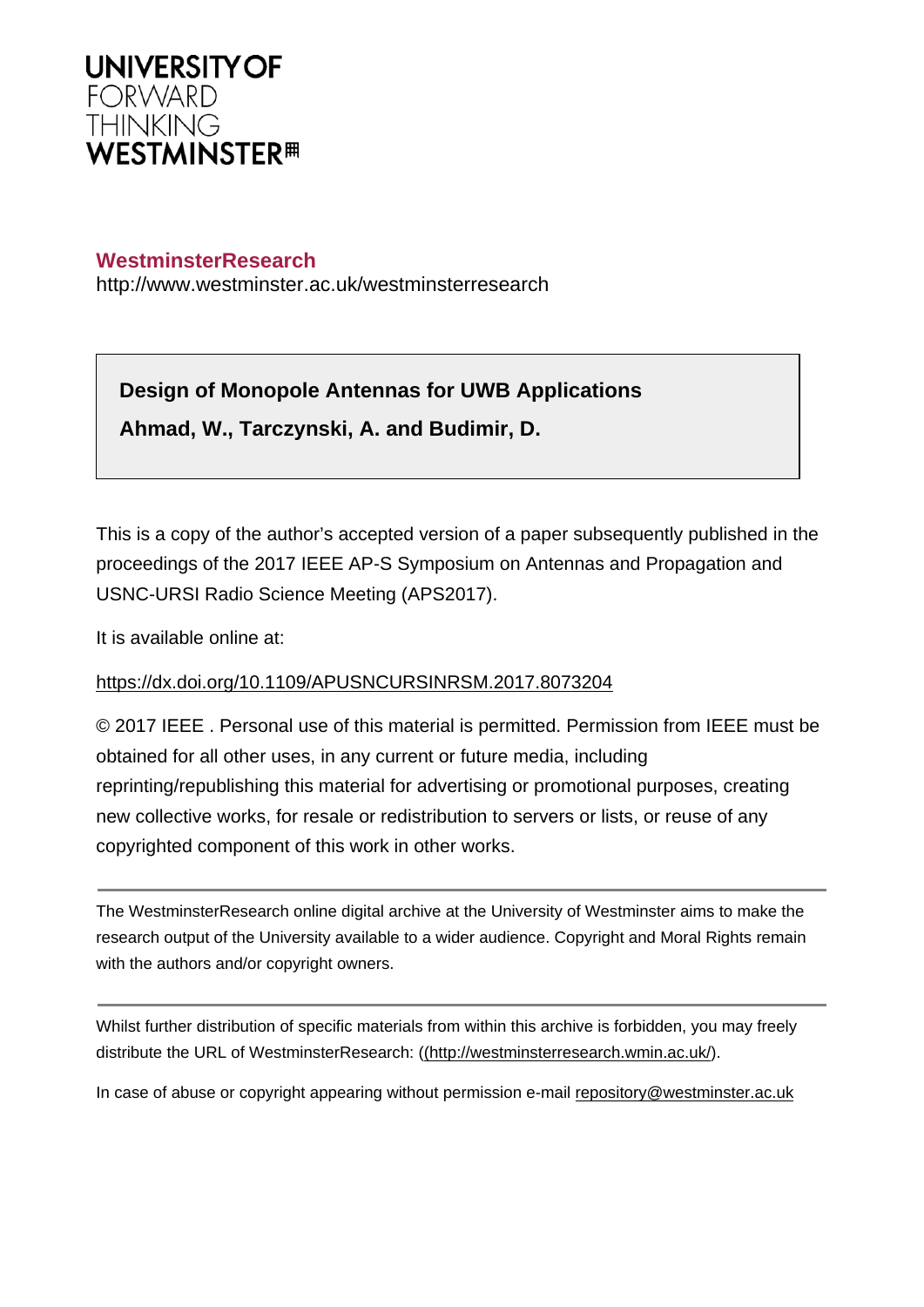# Design of Monopole Antennas for UWB Applications

Waqas Ahmad, Andrzej Tarczynski, Djuradj Budimir Wireless Communications Research Group, University of Westminster London, United Kingdom [waqas.ahmad@my.westminster.ac.uk;](mailto:waqas.ahmad@my.westminster.ac.uk) [tarczya@westminster.ac.uk;](mailto:tarczya@westminster.ac.uk) [d.budimir@wmin.ac.uk](mailto:d.budimir@wmin.ac.uk)

*Abstract***—Presented are the design method, equations, and results of a broadband monopole antenna for UWB applications. The antenna is a fat monopole; made of rectangular and circular patches. Measured results show a passband of 2.8–11.97 GHz. Parametric studies of the effects of the ground plane and the gap between the radiating element and the ground plane were done and their results given. The gain and efficiency are also provided; with average values of 4.34 dBi and 96% respectively. The obtained radiation patterns show bi-directional patterns in the Eplane and omni-directional patterns in the H-plane.**

#### *Keywords—broadband; monopoles; antennas; uwb.*

### I. INTRODUCTION

To utilise the large bandwidth of UWB applications, broadband antennas are needed. Besides wideband features, planar broadband monopole antennas have several benefits; such as, simple structure design, small size, low-cost, lowweight and easy fabrication. Hence, various structures have been proposed; such as elliptic [1], square [2], and crescent patches [3]. However, in these works, the actual design method or equations are not given. Thus, it is only possible to see the given results without knowing how they came to be about. This work presents the detailed design and operating mechanism of broadband monopole antennas which are able to operate across an UWB range. The design is validated by developing an antenna based on the process and presenting its results. The antenna consists of a feed network, a finite ground plane, and various radiating patches which form a radiating element.

### II. DESIGN AND OPERATING MECHANISM OF THE ANTENNA

To design broadband monopole antennas, their operating mechanism needs to be understood first. A broadband monopole antenna is given in Fig. 1. A finite ground plane starts on the bottom edge of the feed line and ends just before the radiating element; thus leaving a gap. Antennas with a finite ground plane are able to operate at multiple resonant modes instead of only one mode as in the case of conventional patch antennas with a complete ground plane. When these multiple closely-spaced resonant modes overlap each other, a wide bandwidth is obtained. Such antennas essentially consist of many wire antennas. The presence of numerous possible currents modes in each of these wire antennas explains the reason of the wide bandwidth. The current modes which can exist in the radiating elements of these antennas are in the form of higher order Bessel functions of the first kind [4]–[5], where the currents are small at the centre of the elements and mostly concentrated on the boundaries.

The frequency of the first resonant mode can be determined by the size of the radiating element. At the first resonance, *f1*, the antenna behaves like a quarter-wavelength monopole antenna. Thus, the length of the entire element is  $\lambda/4$  at the first resonant frequency. The higher order modes, i.e. *f2*, *f3*… *fN*, are harmonics of the first mode. After optimisation, width of the ground plane, *WG*, is very close to twice the width of the first patch, *WP1*, connected to the feed line [3]–[4] and given by (1).

$$
W_G \approx 2W_{P1} \tag{1}
$$

The gap between the finite ground plane and the feed line is a very important parameter in the design of these antennas. The gap affects the impedance matching between the feed line and the radiating patch. The size of the gap is directly related to the length of the finite ground plane. In all designs, the size will be such that the length of the feed line will always be slightly more than the length of the ground plane. The size of the gap can be determined using full-wave electromagnetic solvers.

Most of the current flow in broadband monopole antennas is concentrated on the boundary of the antennas; as if a wire antenna is running along the perimeters of the radiating patches. For broadband design, the first resonant frequency should be slightly higher than the lower band boundary. The perimeter of the radiating element should have a length of about one wavelength at the lowest in-band frequency. Practically, this frequency should be slightly less than the lower passband limit so as to compensate for variations in the environment. Since the perimeter of the radiating element is close to one wavelength of the average medium of radiation, this relation can be used to calculate the lower passband limit [3]–[4]. The expression is given in (2); where  $f_L$  is lower passband limit in GHz, *p* is perimeter of the element in mm and  $\epsilon_r$  is relative dielectric permittivity. The perimeter can be calculated for a desired lower passband limit by reversing (2).

$$
f_L = 300/p \left(\sqrt{0.5\varepsilon_r + 0.5}\right) \tag{2}
$$

These antennas can be fed using various methods; such as microstrip line feed. Width of the feed line can be calculated according to the required system's characteristic impedance.

Antenna dimensions were determined for a sample UWB 3–12 GHz range using the above design method and equations.